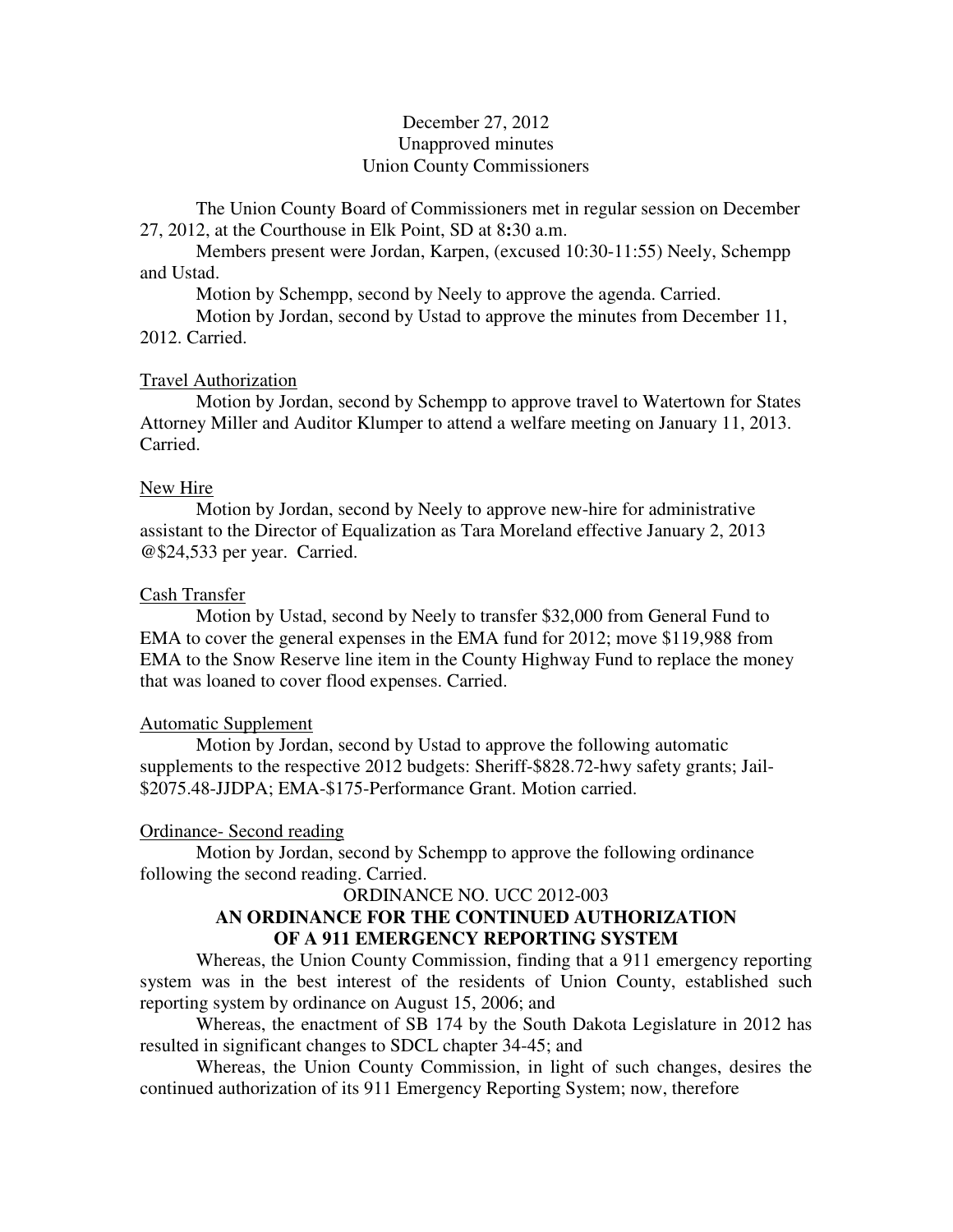# BE IT ORDAINED BY UNION COUNTY, SOUTH DAKOTA:

Authorization for the 911 Emergency Reporting System previously established by Union County shall hereby continue under the management and control of the Union County Commission as provided herein:

# **Section 1. Jurisdictional service area**

The 911 Emergency Reporting System is to be provided for a service area as follows: all area within the legal boundaries of Union County.

## **Section 2. Costs for installation, maintenance, or operation**

The Union County Commission may incur any nonrecurring or recurring costs for the installation, maintenance, or operation of a 911 system and may pay such costs in whole or in part from a 911 emergency surcharge as established, collected and distributed pursuant to SDCL chapter 34-45.

#### **Section 3. Joint agreements among governing bodies**

Notwithstanding the jurisdictional service area of Section 1, the Union County Commission may, pursuant to SDCL 34-45-3, provide such services within the jurisdiction or territory of another governing body or public agency upon the execution of a joint agreement for the provision of such services.

# **Section 4. Contracts for administration of 911 services**

 The Union County Commission, if found to be in the best interests of the residents of Union County, may enter into an agreement directly with a service supplier of a 911 system or may contract and cooperate with any public agency or with other states or political subdivision for the administration of a 911 system as provided by SDCL 34-45-11.

## **Section 5. Immunity from liability**

 The 911 emergency reporting system, provided by this ordinance and SDCL chapter 34- 45, is within the governmental powers and authority of the Union County Commission. In contracting for a 911 emergency reporting system or the provisioning of a 911 reporting service, except for willful or wanton negligence or intentional acts, Union County, together with its governing body, employees and agents, are immune from liability for a failure to use or operation of a 911 system as provided in SDCL 34-45-17.

### **Section 6**. **Savings Clause**

This Ordinance shall in no manner affect pending actions either civil or criminal, founded on or growing out of any ordinance hereby repealed. This Ordinance shall in no manner affect rights or causes of action, either civil or criminal, not in suit that may have already accrued or grown out of any ordinance hereby repealed.

#### **Section 7. Severability**

If any provision of this Ordinance shall be declared invalid for any reason, such decision shall not affect the validity of the Ordinance as a whole, or any portion thereof.

### **Section 8. Repealer**

This Ordinance repeals Union County Ordinance 6, as amended and existing prior to the effective date hereof, and any other ordinance in conflict therewith.

Date adopted: December 27, 2012

### Memo of Understanding

 Board discussed the memo of understanding received from SDSU with Rachel Bonine, 4-H Youth Program Advisor. Motion by Ustad, second by Schempp to approve the memorandum. Carried.

### Executive Session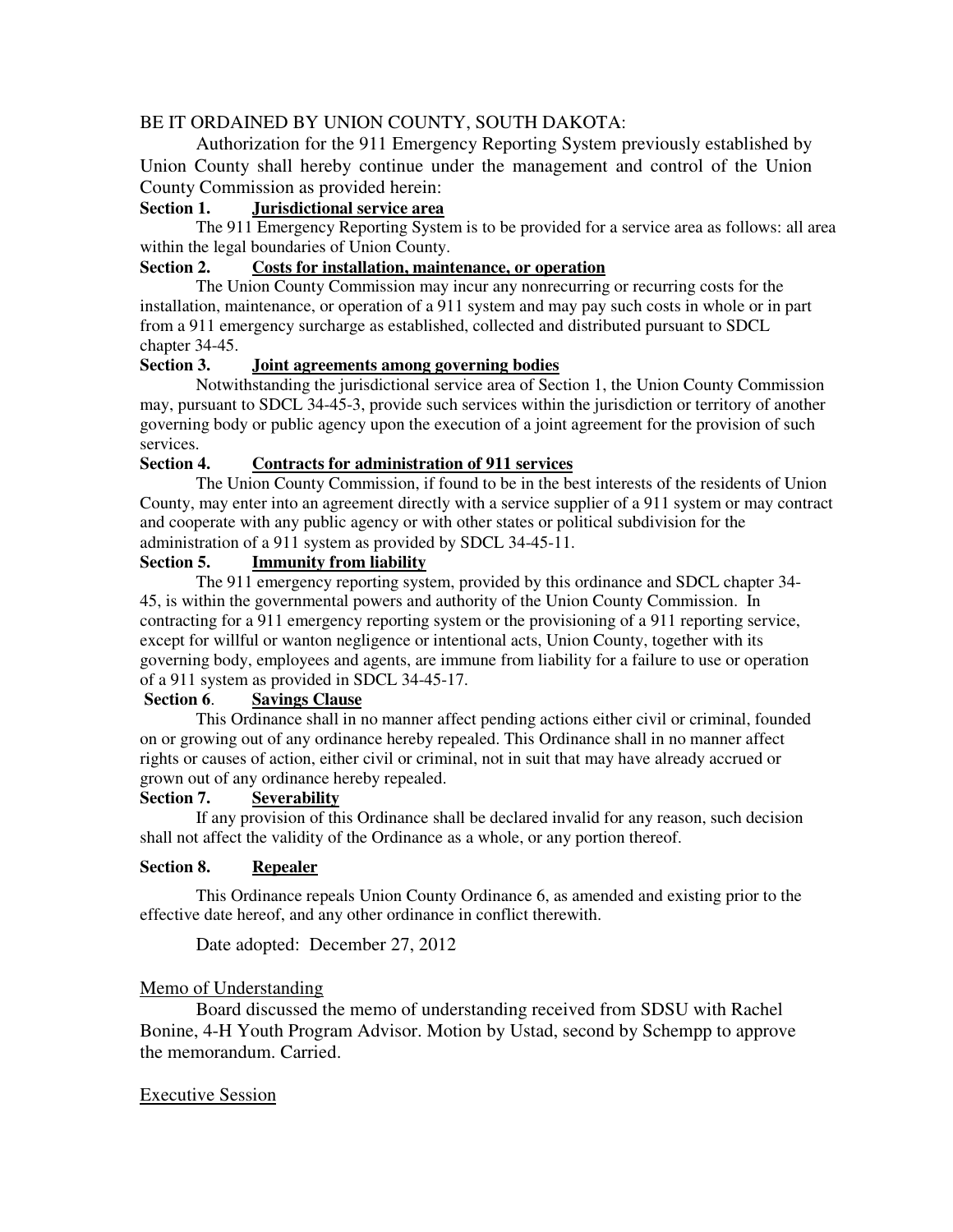Motion by Schempp, second by Neely to enter executive session at 8:56 for personnel reasons. Carried. Chairman declared the board out of executive session at  $10:15$  a.m.

#### Recess

Chairman declared a five minute recess at 10:15 a.m.

#### **Contingency**

 Motion by Ustad, second by Schempp to approve contingency transfers to the following budgets: Public Defender- \$6500; Veterans Service Officer-\$120; Jail- \$23,000; Flood Control- \$27,500. Motion carried.

#### Claims

Motion by Schempp, second by Neely to approve the following claims. Carried.

The following claims have been audited, approved and warrants drawn on the same: Biweekly payroll for \$12-28-12: Election \$171.52; Treasurer \$214.40; State's Attorney \$501.00; Public Building \$882.46; Register of Deeds \$577.82; Sheriff \$28,538.61; Nurse \$160.80; WIC \$353.96; Highway \$20,812.05. Courthouse payroll for \$12-31-12: Commissioners \$5000.00; Auditor \$8,892.84; Data Processing \$224.02; Treasurer \$10,842.77; State's Attorney \$13,804.62; Public Building \$4,016.48; Assessor \$7,415.64; Register of Deeds \$6,270.07; Veteran \$1,314.54; Sheriff \$4,694.22; Nurse \$896.57; Jail \$111.25; Extension \$1,323.00; Weed \$697.42; Fair \$1,331.92; Planning &Zoning \$3,678.55; Highway \$8,958.00; EMA \$1,463.50. Alcester Ambulance (Allotment) \$5,000.00; Alcester Fire Dept (Allotment) \$7,454.56; Alliance Communication (Util) \$32.61; Allied Oil (Supp) \$5,911.37; AMEE Central (Election Equip) \$7,000.00; Barnes Distribution (Supp) \$103.27; Beresford Ambulance (Allotment) \$5,000.00; Beresford Fire Dept (Allotment) \$7,454.56; Bob Barker (Supp) \$660.07; Brock White (Repair/Maint) \$24,552.00; Butler Machinery (Repair) \$2,151.70; Campbell Grading (Repair/Excise Tax) \$6,635.22; Century Link (Util) \$1,016.91; Children's Inn (Allotment) \$752.50; City of Elk Point (Util) \$3,970.32; Community Health Clinic (Care) \$887.25; Cornhuskers International (Supp) \$122.96; Cretex (Supp) \$115,753.00; Dale Neely (Mileage) \$66.60; Dan Fullenkamp (Mileage) \$5.92; Dennis Henze (Mileage) \$290.82; Dial-Net BTI (Maint) \$310.00; Doyle Karpen (Mileage) \$22.20; Elk Point Ambulance (Allotment) \$5,000.00; Filter Care (Supp) \$104.15; Fremont Tire/T-W Tire (Supp) \$912.86; Hickory Tech (Util) \$122.70; Hydraulic Sales (Repair) \$133.66; Independent Radiator Works (Repair) \$65.00; Iowa Office Supply (Maint) \$141.65; Jacks Uniform (Clothing Allowance) \$505.55; Janitor Depot (Supp) \$239.13; Jefferson Ambulance (Allotment) \$5,000.00; Jefferson Fire Dept (Allotment) \$7,454.56; Jim Brewster (Mileage) \$28.12; Jim Hawk Truck Trailers (Repair) \$363.44; Jones Food Center (Supp) \$8.10; Katie Johnson PLLC (Supp) \$239.15; Ken McDonald (Svc) \$75.00; Knology (Util) \$52.95; L G Everist (Supp) \$4,411.44; Lewis & Clark BHS (Care) \$149.00; Lowell Cook Construction (Maint) \$7,215.00; Lucy Lewno (MI Hearing) \$45.50; Lyle Signs (Supp) \$1,660.00; M.D. Products (Repairs) \$403.73; Marvin Schempp (Mileage) \$71.78; Matheson (Supp) \$52.04; Matt Parrott/Storey Kenworthy (Supp) \$182.59; Microfilm Imaging Sys (Equip) \$750.00; Mid Country Machinery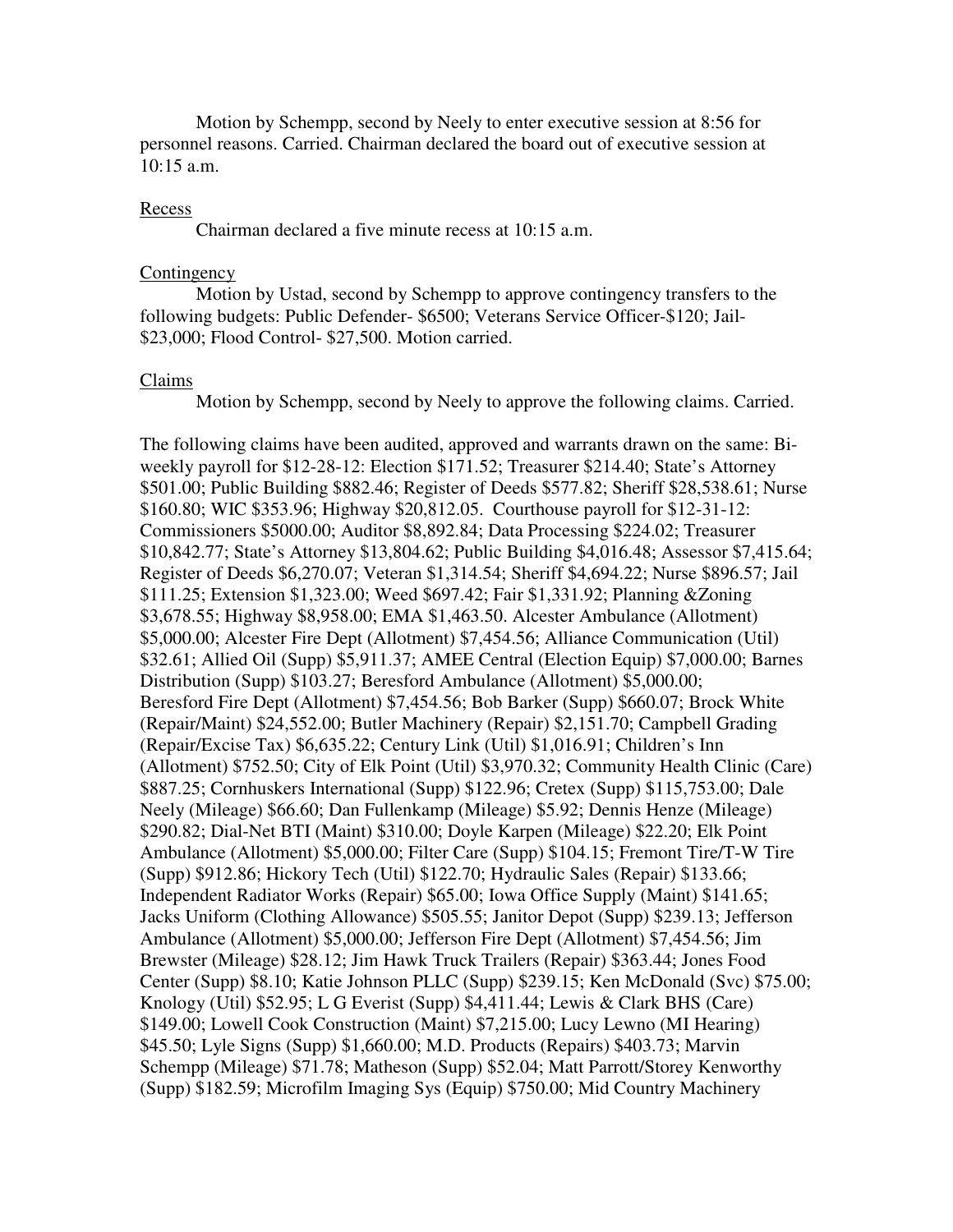(Repair) \$35.03; MidAmerican Energy (Util) \$2,160.02; Milton Ustad (Mileage) \$49.95; Minnehaha Co Treasurer (Reimb MI) \$130.50; Muller Auto Parts (Supp) \$110.43; National \$4-H Council Supply (Supp) \$20.09; Northern Truck Equip (Repair) \$15,579.00; Northland Products (Supp) \$1,009.50; Novelty Machine & Supply (Repair) \$799.68; Nygren's True Value (Supp) \$34.15; Office Elements (Supp) \$1,681.39; Office Systems (Repair/Maint) \$122.92; Pamela M Scheid (Transcripts) \$67.70; Pennington Co Jail (Transport) \$415.05; Perkins (Supp) \$718.06; Pheasantland Industries (Supp) \$146.08; Philip Lerseth (Maint) \$400.00; Pitney Bowes (Rental) \$371.16; Printing Plus (Supp) \$276.00; Robert James (Mileage) \$38.48; Ross Jordan (Mileage) \$42.18; Roto Rooter (Repair) \$243.00; Rumi Weigel (Mileage) \$63.27; Safe Options Services (Allotment) \$752.50; Sanford Health (BL Draw) \$73.00; SD Assn of Co Weed & Pest Sup (Dues) \$50.00; SD Dept Transportation (Repair/Maint) \$2,382.63; SDACHS (Dues) \$225.00; SDACO / M&P Fund Modernization/Preservation) \$808.00; SDN Technologies (Maint) \$9,929.00; Servall Towel & Linen (Repair/Maint) \$16.64; Sheriff of Woodbury Co (Return) \$26.03; Sioux City Truck (Repair) \$259.57; Sioux Laundry (Wash for Jail) \$594.15; Siouxland Lock & Key (Supp) \$46.80; Siouxland Trailer Sales (Repair) \$97.22; Southeast Farmers Elevator (Repair) \$158.66; Staples (Supp) \$172.66; Steve Rommereim (Mileage) \$19.24; Sturdevant's Auto Parts (Repair/Supp) \$1,157.58; Truenorth Steel (Repair) \$45,666.82; TuDogs Computing (Maint) \$270.00; Union Co (Maint) \$41,217.75; Union Co Conservation (Allotment) \$3,750.00; US Bank (Supp/Maint/Travel) \$743.13; Verizon Wireless (Util) \$574.64; Yankton Diesel Injection (Repair) \$319.76.

### Highway

PWA Roggow met with the board to discuss the highway building project.

# Vice-Chairman

 Chairman Karpen was excused at 10:32 at which time Vice-Chairman Ustad chaired the meeting.

# States Attorney

SA Miller met with the board.

### Executive Session

 Motion by Neely, second by Jordan to enter executive session to discuss personnel. Carried. Vice-Chairman Ustad declared the board out of executive session at 11:13.

### Tax Contracts

 Treasurer Hertel met with the board to discuss various tax contacts. Motion by Jordan, second by Neely to approve a contract with Mary Rosene. Carried. Motion by Jordan, second by Schempp to approve a contract with David and Diane Meland. Carried. Chairman asked for a motion to approve contract for Keith Swenson, no contract approved due to lack of motion.

### Recess